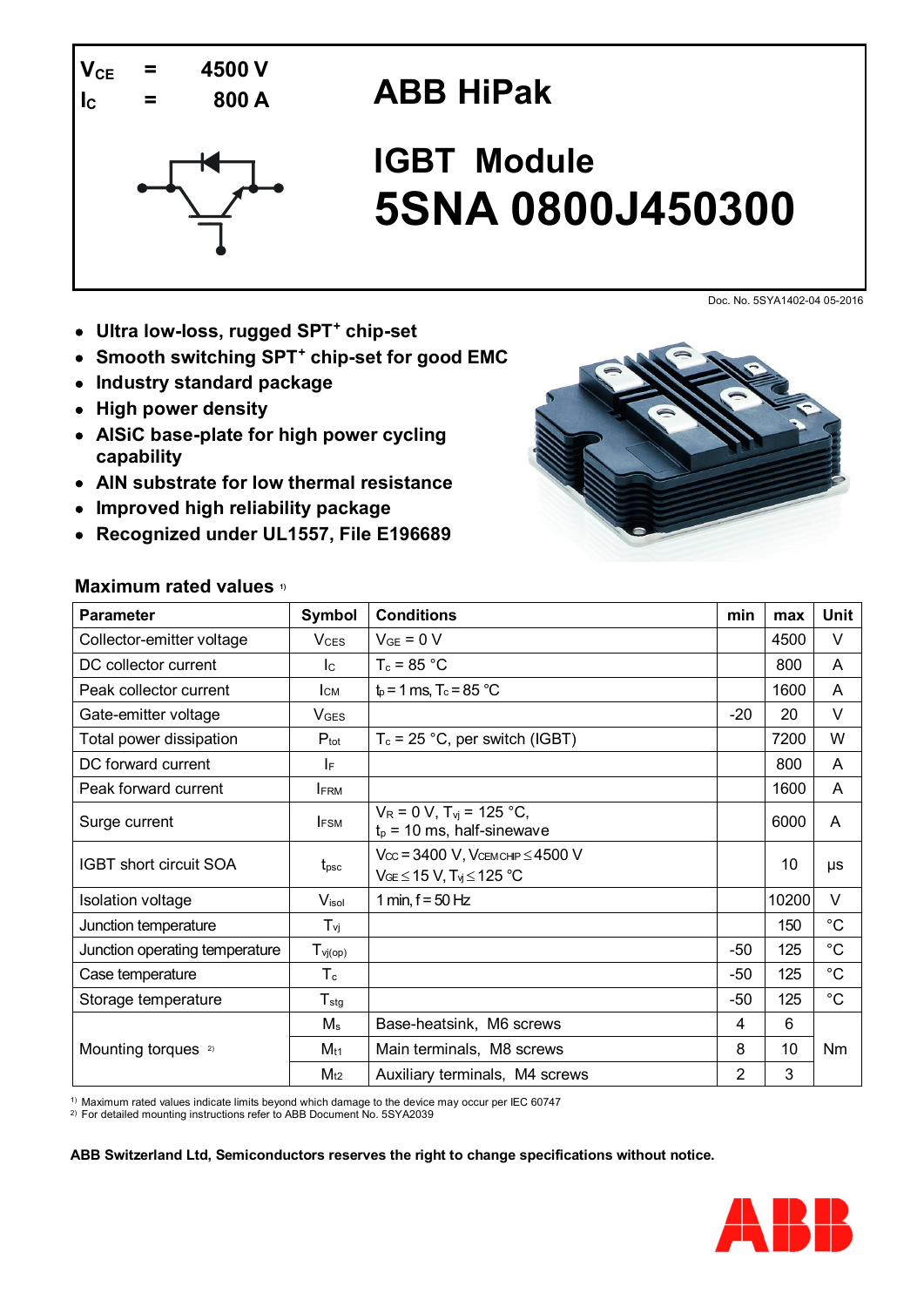### **IGBT characteristic values 3)**

| <b>Parameter</b>                          | <b>Symbol</b>       | <b>Conditions</b>                                                                                                                                                                                  |                                 |        | typ  | max | <b>Unit</b> |
|-------------------------------------------|---------------------|----------------------------------------------------------------------------------------------------------------------------------------------------------------------------------------------------|---------------------------------|--------|------|-----|-------------|
| Collector (-emitter)<br>breakdown voltage | $V_{(BR)CES}$       | $V_{GE} = 0$ V, I <sub>C</sub> = 10 mA, T <sub>vj</sub> = 25 °C                                                                                                                                    |                                 | 4500   |      |     | V           |
| Collector-emitter 4)                      |                     | $T_{\text{vj}} = 25 \text{ °C}$<br>$I_c = 800$ A, $V_{GE} = 15$ V                                                                                                                                  |                                 |        | 2.6  | 2.9 | V           |
| saturation voltage                        | <b>V</b> CE sat     |                                                                                                                                                                                                    | $T_{vi}$ = 125 °C               |        | 3.55 | 3.9 | V           |
|                                           |                     |                                                                                                                                                                                                    | $T_{\text{vj}} = 25 \text{ °C}$ |        |      | 8   | mA          |
| Collector cut-off current                 | <b>ICES</b>         | $V_{CE}$ = 4500 V, $V_{GE}$ = 0 V                                                                                                                                                                  | $T_{vi}$ = 125 °C               |        |      | 80  | mA          |
| Gate leakage current                      | <b>IGES</b>         | $V_{CE} = 0 V$ , $V_{GE} = \pm 20 V$ , $T_{vj} = 125 °C$                                                                                                                                           |                                 | $-500$ |      | 500 | nA          |
| Gate-emitter threshold voltage            | V <sub>GE(TO)</sub> | I <sub>C</sub> = 160 mA, $V_{CE}$ = $V_{GE}$ , T <sub>vj</sub> = 25 °C                                                                                                                             |                                 | 4.5    |      | 6.5 | V           |
| Gate charge                               | $Q_{ge}$            | $I_c$ = 800 A, $V_{CE}$ = 2800 V,<br>$V_{GE}$ = -15 V  15 V                                                                                                                                        |                                 |        | 5.91 |     | μC          |
| Input capacitance                         | $C_{\text{ies}}$    |                                                                                                                                                                                                    |                                 |        | 80   |     |             |
| Output capacitance                        | C <sub>oes</sub>    | $V_{CE}$ = 25 V, $V_{GE}$ = 0 V, f = 1 MHz,<br>$T_{\rm vi}$ = 25 °C                                                                                                                                |                                 |        | 4.01 |     | nF          |
| Reverse transfer capacitance              | $C_{res}$           |                                                                                                                                                                                                    |                                 |        | 1.72 |     |             |
| Internal gate resistance                  | $R_{\text{Gint}}$   |                                                                                                                                                                                                    |                                 |        | 1.75 |     | Ω           |
|                                           | $t_{d(on)}$         | $V_{\text{CC}}$ = 2800 V,<br>$I_c = 800 A$ ,                                                                                                                                                       | $T_{vi} = 25 °C$                |        | 870  |     |             |
| Turn-on delay time                        |                     |                                                                                                                                                                                                    | $T_{\text{vj}}$ = 125 °C        |        | 860  |     | ns          |
| Rise time                                 | $t_{\rm r}$         | $R_G$ = 2.2 $\Omega$ , $C_{GE}$ = 150 nF,<br>$V_{GE} = \pm 15 V$ ,                                                                                                                                 | $T_{vi}$ = 25 °C                |        | 150  |     |             |
|                                           |                     | $L_{\sigma}$ = 150 nH, inductive load $T_{\text{vi}}$ = 125 °C                                                                                                                                     |                                 |        | 170  |     | ns          |
|                                           |                     | $V_{\text{CC}}$ = 2800 V,                                                                                                                                                                          | $T_{\text{vj}} = 25 \text{ °C}$ |        | 2070 |     |             |
| Turn-off delay time                       | $t_{d(\text{off})}$ | $I_c = 800 A$ ,<br>$R_G$ = 2.2 $\Omega$ , $C_{GE}$ = 150 nF,                                                                                                                                       | $T_{vi}$ = 125 °C               |        | 2220 |     | ns          |
| Fall time                                 | $t_{\rm f}$         | $V_{GE} = \pm 15 V,$                                                                                                                                                                               | $T_{vi}$ = 25 °C                |        | 510  |     |             |
|                                           |                     | $L_{\sigma}$ = 150 nH, inductive load T <sub>vj</sub> = 125 °C                                                                                                                                     |                                 |        | 600  |     | ns          |
| Turn-on switching energy                  | $E_{on}$            | $V_{\text{CC}} = 2800 \text{ V}$ ,<br>$I_c = 800 A$ ,<br>$R_G$ = 2.2 $\Omega$ , $C_{GE}$ = 150 nF, ___                                                                                             | $T_{vi}$ = 25 °C                |        | 1850 |     | mJ          |
|                                           |                     | $V_{GE} = \pm 15 V,$<br>$T_{\text{vj}}$ = 125 °C<br>$L_{\sigma}$ = 150 nH, inductive load                                                                                                          |                                 |        | 2580 |     |             |
| Turn-off switching energy                 | $E_{\text{off}}$    | $V_{\text{CC}}$ = 2800 V,<br>$T_{vi} = 25 °C$<br>$I_c = 800$ A,<br>$R_G$ = 2.2 $\Omega$ , $C_{GE}$ = 150 nF,<br>$V_{GE} = \pm 15 V,$<br>$T_{vi}$ = 125 °C<br>$L_{\sigma}$ = 150 nH, inductive load |                                 |        | 3150 |     |             |
|                                           |                     |                                                                                                                                                                                                    |                                 |        | 3780 |     | mJ          |
| Short circuit current                     | $I_{SC}$            | $t_{\text{psc}} \le 10 \text{ }\mu\text{s}, \text{ } V_{\text{GE}} = 15 \text{ V}, T_{\text{vj}} = 125 \text{ }^{\circ}\text{C},$<br>$V_{CC}$ = 3400 V, $V_{CEM CHIP}$ $\leq$ 4500 V               |                                 |        | 3500 |     | A           |
| Module stray inductance                   | $L_{\sigma}$ ce     |                                                                                                                                                                                                    |                                 |        | 27   |     | nН          |
| Resistance, terminal-chip                 | $R_{CC' + EE'}$     |                                                                                                                                                                                                    | $T_c = 25 °C$                   |        | 0.11 |     |             |
|                                           |                     |                                                                                                                                                                                                    | $T_c = 125 °C$                  |        | 0.15 |     | $m\Omega$   |

3) Characteristic values according to IEC 60747 – 9 4) Collector-emitter saturation voltage is given at chip level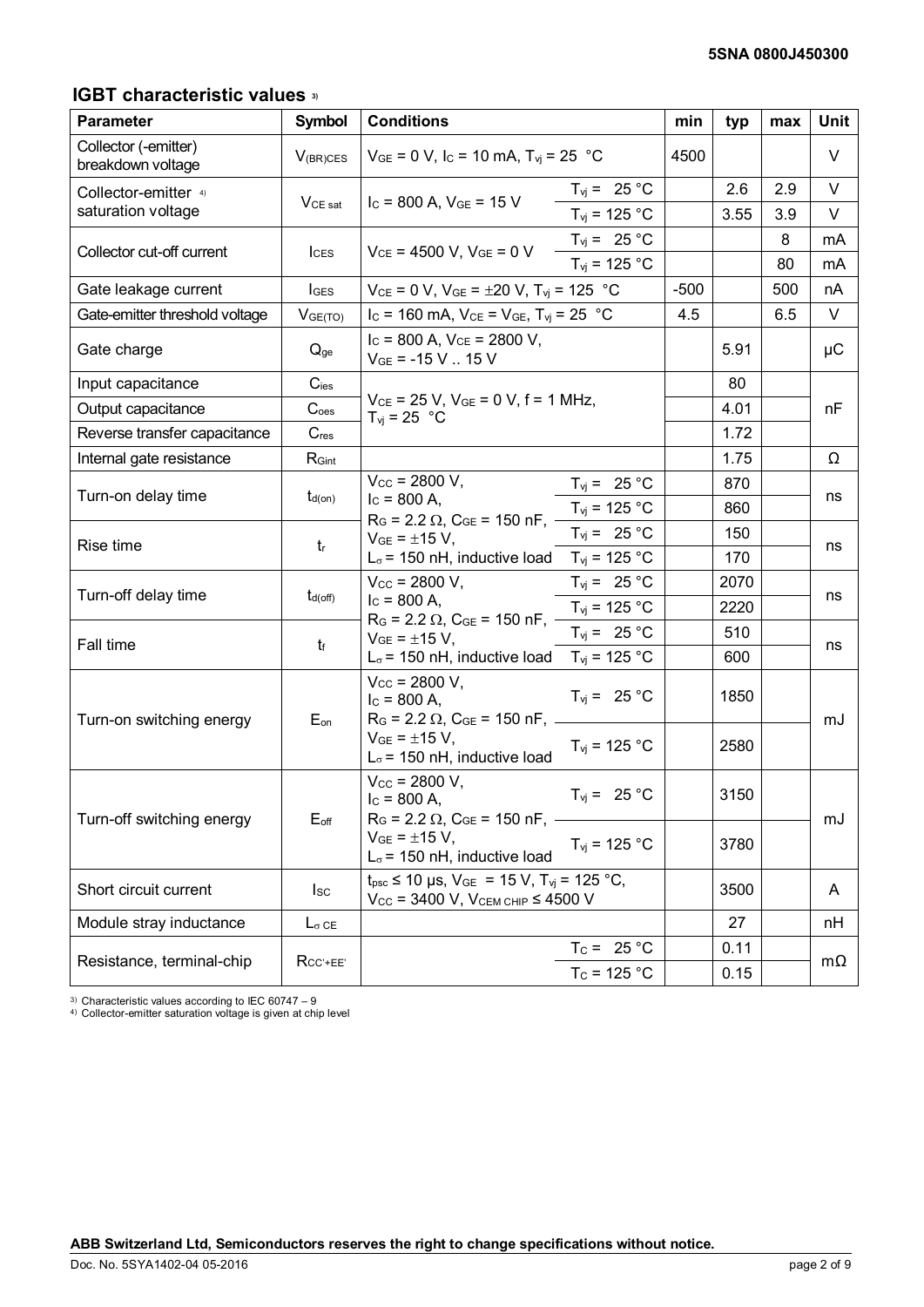### **Diode characteristic values 5)**

| <b>Parameter</b>         | Symbol          | <b>Conditions</b>                             |                                 | min | typ  | max | Unit   |
|--------------------------|-----------------|-----------------------------------------------|---------------------------------|-----|------|-----|--------|
|                          | $V_F$           | $I_F = 800 A$                                 | $T_{\text{vj}} = 25 \text{ °C}$ |     | 3.2  | 3.7 | $\vee$ |
| Forward voltage 6)       |                 |                                               | $T_{vi}$ = 125 °C               |     | 3.5  | 4   |        |
| Reverse recovery current |                 |                                               | $T_{\text{vj}} = 25 \text{ °C}$ |     | 1110 |     | A      |
|                          | $\mathsf{I}$ rr | $V_{\text{CC}}$ = 2800 V,                     | $T_{\text{vj}}$ = 125 °C        |     | 1180 |     |        |
| Recovered charge         | $Q_{rr}$        | $I_F = 800 A$ .                               | $T_{\text{vj}} = 25 \text{ °C}$ |     | 730  |     | μC     |
|                          |                 | $V_{GE} = \pm 15 V$ ,<br>$R_G = 2.2 \Omega$ , | $T_{\text{vj}}$ = 125 °C        |     | 1120 |     |        |
| Reverse recovery time    | $t_{rr}$        | $C_{GE}$ = 150 nF,<br>$L_{\sigma}$ = 150 nH   | $T_{\text{vj}} = 25 \text{ °C}$ |     | 1150 |     | ns     |
|                          |                 |                                               | $T_{vi}$ = 125 °C               |     | 1650 |     |        |
| Reverse recovery energy  |                 | inductive load                                | $T_{\text{vj}} = 25 \text{ °C}$ |     | 1140 |     |        |
|                          | $E_{rec}$       |                                               | $T_{vi}$ = 125 °C               |     | 1880 |     | mJ     |

5) Characteristic values according to IEC 60747 – 2

6) Forward voltage is given at chip level

#### **Package properties 7)**

| <b>Parameter</b>                                         | Symbol             | <b>Conditions</b>                                | min  | typ        | max   | <b>Unit</b> |
|----------------------------------------------------------|--------------------|--------------------------------------------------|------|------------|-------|-------------|
| IGBT thermal resistance<br>junction to case              | $R_{th(j-c)IGBT}$  |                                                  |      |            | 0.014 | K/W         |
| Diode thermal resistance<br>junction to case             | $R_{th(j-c)DIODE}$ |                                                  |      |            | 0.028 | K/W         |
| <b>IGBT</b> thermal resistance<br>2)<br>case to heatsink | $R_{th(c-s)IGBT}$  | IGBT per switch, $\lambda$ grease = 1W/m × K     |      | 0.013      |       | K/W         |
| Diode thermal resistance $\eta$<br>case to heatsink      | $R_{th(c-s)DIODE}$ | Diode per switch, $\lambda$ grease = 1W/m × K    |      | 0.027      |       | K/W         |
| Partial discharge extinction<br>voltage                  | $V_{e}$            | f = 50 Hz, $Q_{PD} \le 10pC$ (acc. to IEC 61287) | 5100 |            |       | v           |
| Comparative tracking index                               | <b>CTI</b>         |                                                  |      | $\geq 600$ |       |             |

2) For detailed mounting instructions refer to ABB Document No. 5SYA2039

## **Mechanical properties 7)**

| <b>Parameter</b>          | Symbol                | <b>Conditions</b>                          |                |    | typ                        | max | Unit |
|---------------------------|-----------------------|--------------------------------------------|----------------|----|----------------------------|-----|------|
| <b>Dimensions</b>         | $L \times W \times H$ | Typical, see outline drawing               |                |    | $130 \times 140 \times 48$ |     | mm   |
| Clearance distance in air | $d_{a}$               | according to IEC 60664-1<br>and EN 50124-1 | Term. to base: | 40 |                            |     | mm   |
|                           |                       |                                            | Term, to term: | 26 |                            |     |      |
| Surface creepage distance | ds                    | according to IEC 60664-1<br>and EN 50124-1 | Term. to base: | 64 |                            |     |      |
|                           |                       |                                            | Term, to term: | 56 |                            |     | mm   |
| Mass                      | m                     |                                            |                |    | 1010                       |     | g    |

 $7)$  Package and mechanical properties according to IEC 60747 – 15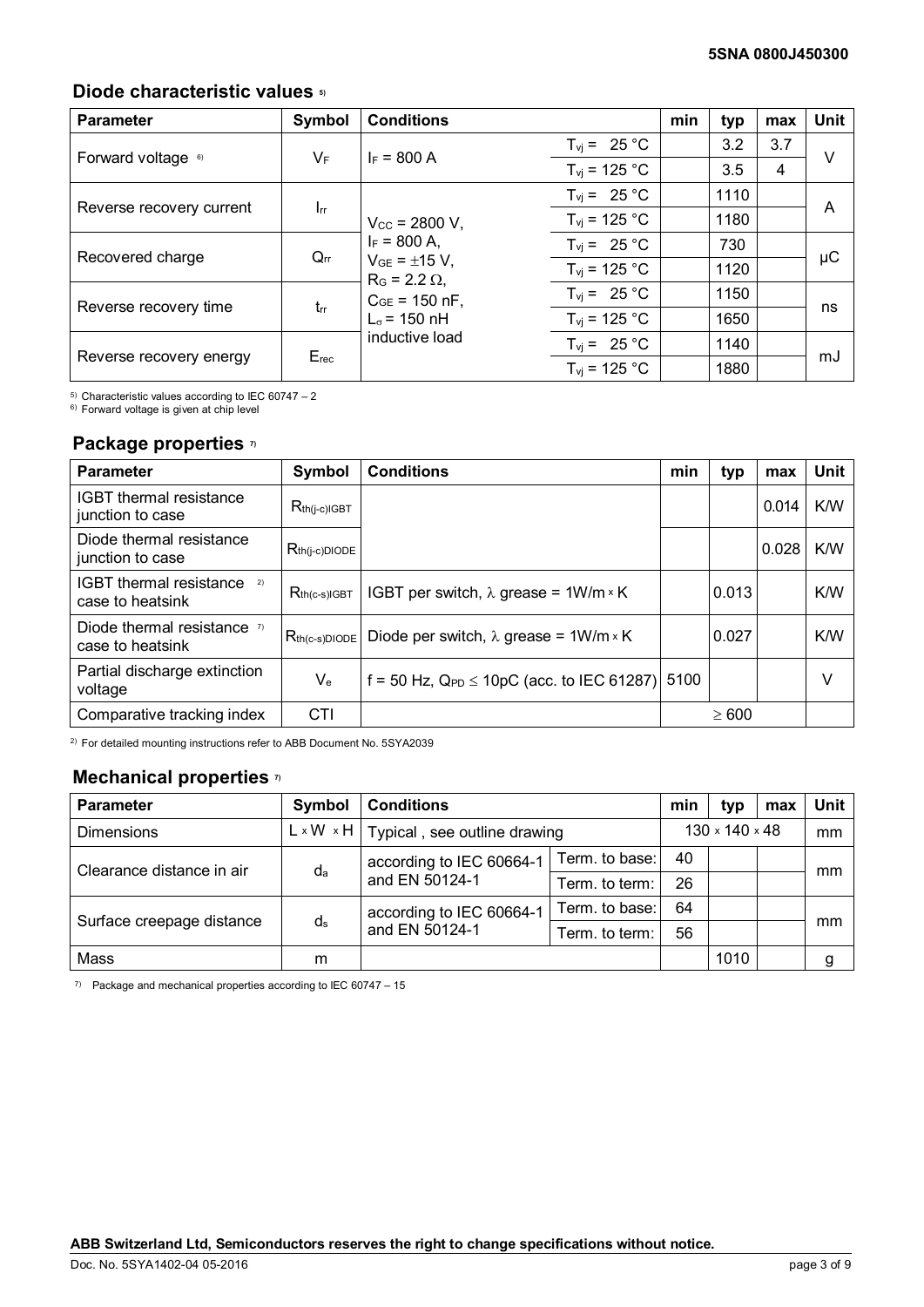### **Electrical configuration**



### **Outline drawing** 2)



2) For detailed mounting instructions refer to ABB Document No. 5SYA2039

**This is an electrostatic sensitive device, please observe the international standard IEC 60747-1, chap. IX.**

**This product has been designed and qualified for Industrial Level.**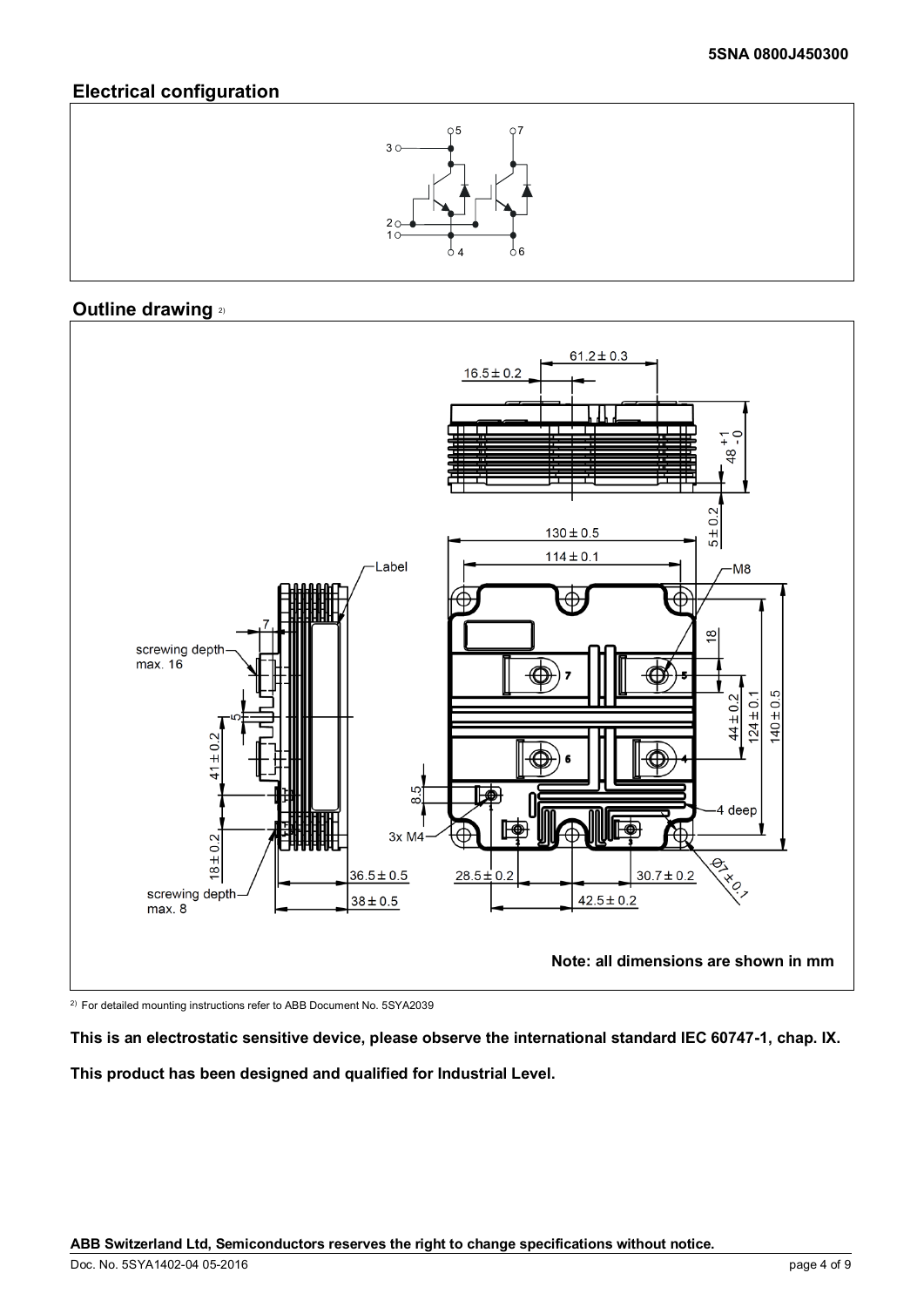





**Fig. 3** Typical output characteristics, chip level **Fig. 4** Typical output characteristics, chip level

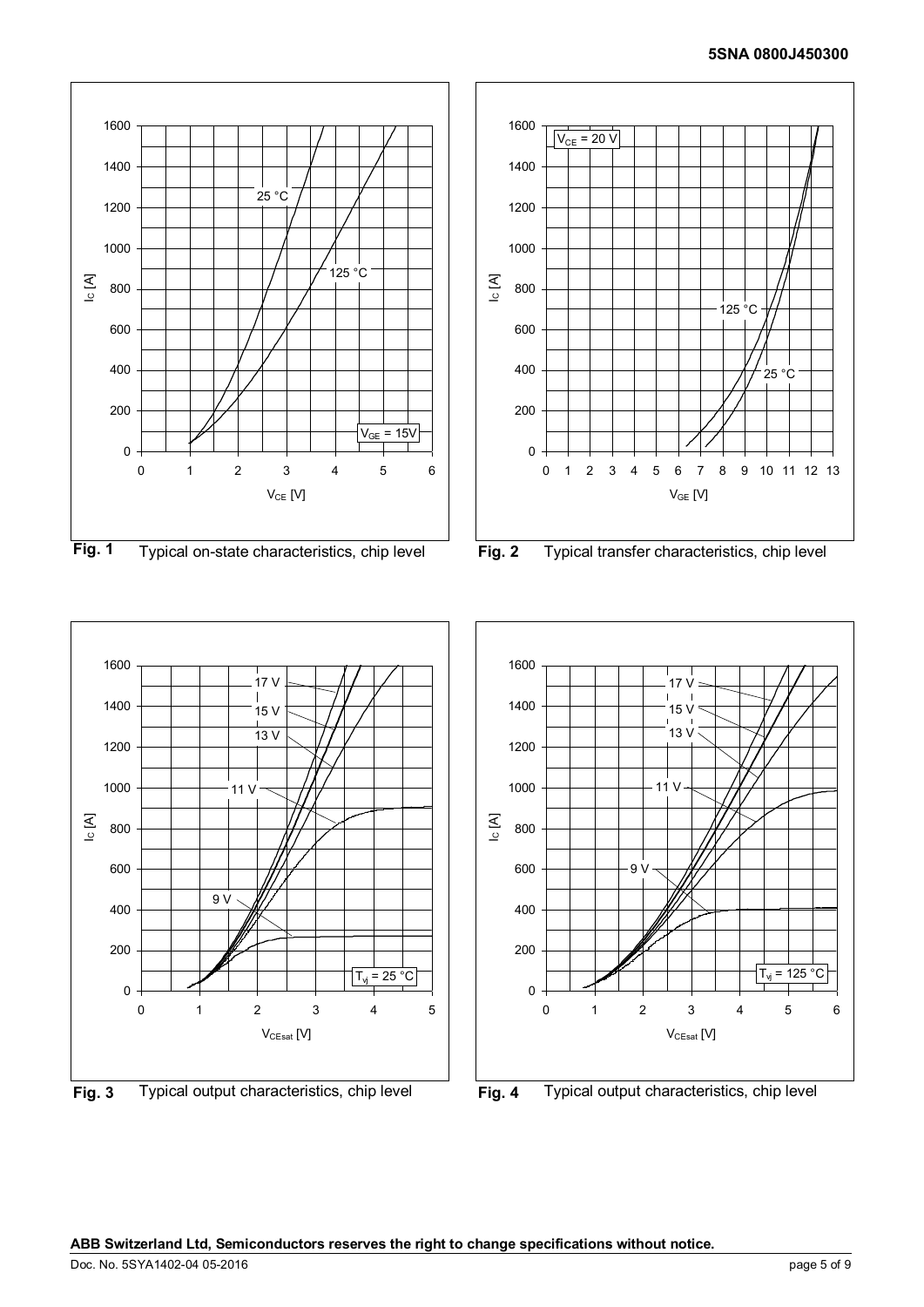#### **5SNA 0800J450300**



vs collector current







vs gate resistor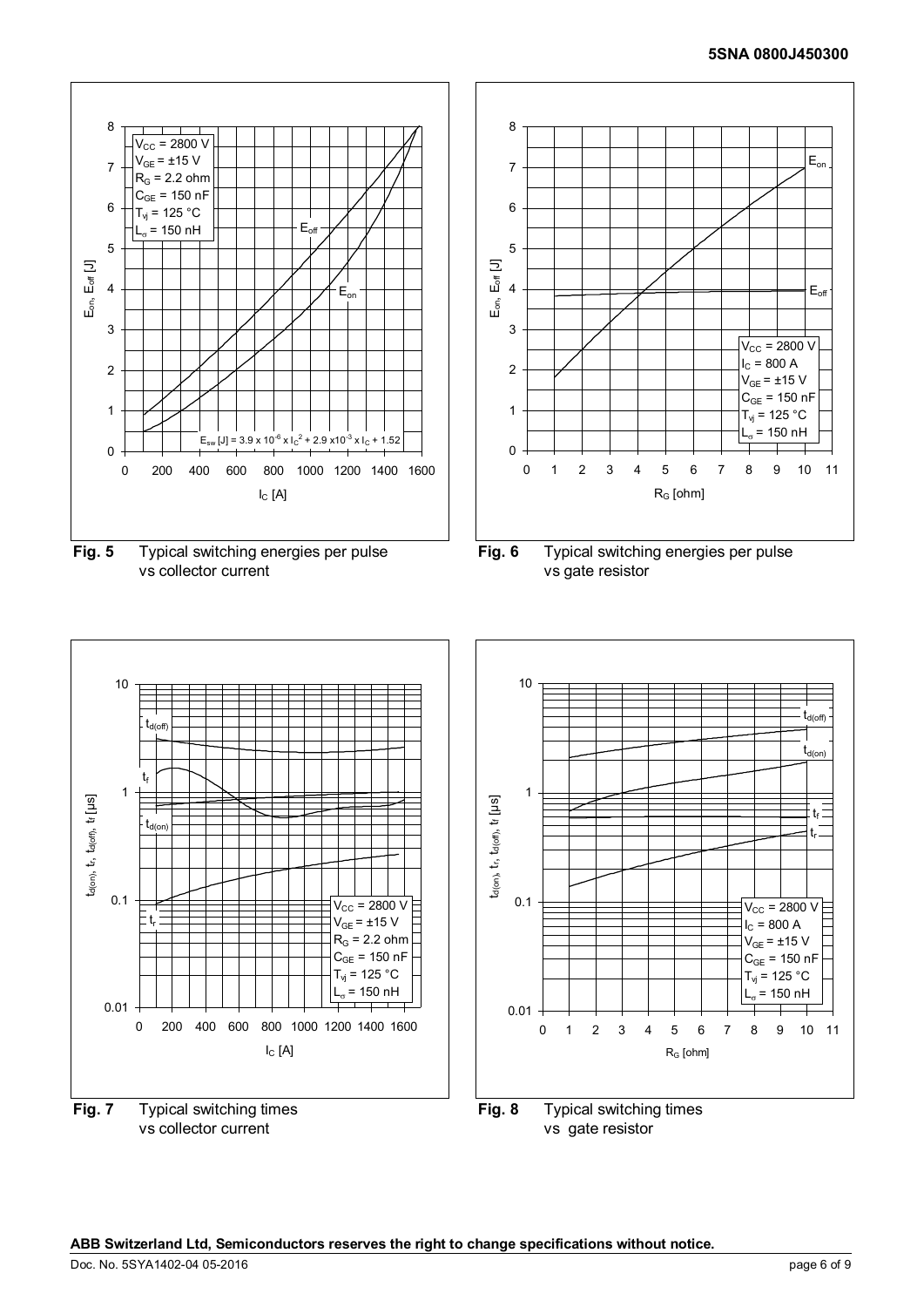

**Fig. 9** Typical capacitances vs collector-emitter voltage



**Fig. 11** Turn-off safe operating area (RBSOA)



**Fig. 10** Typical gate charge characteristics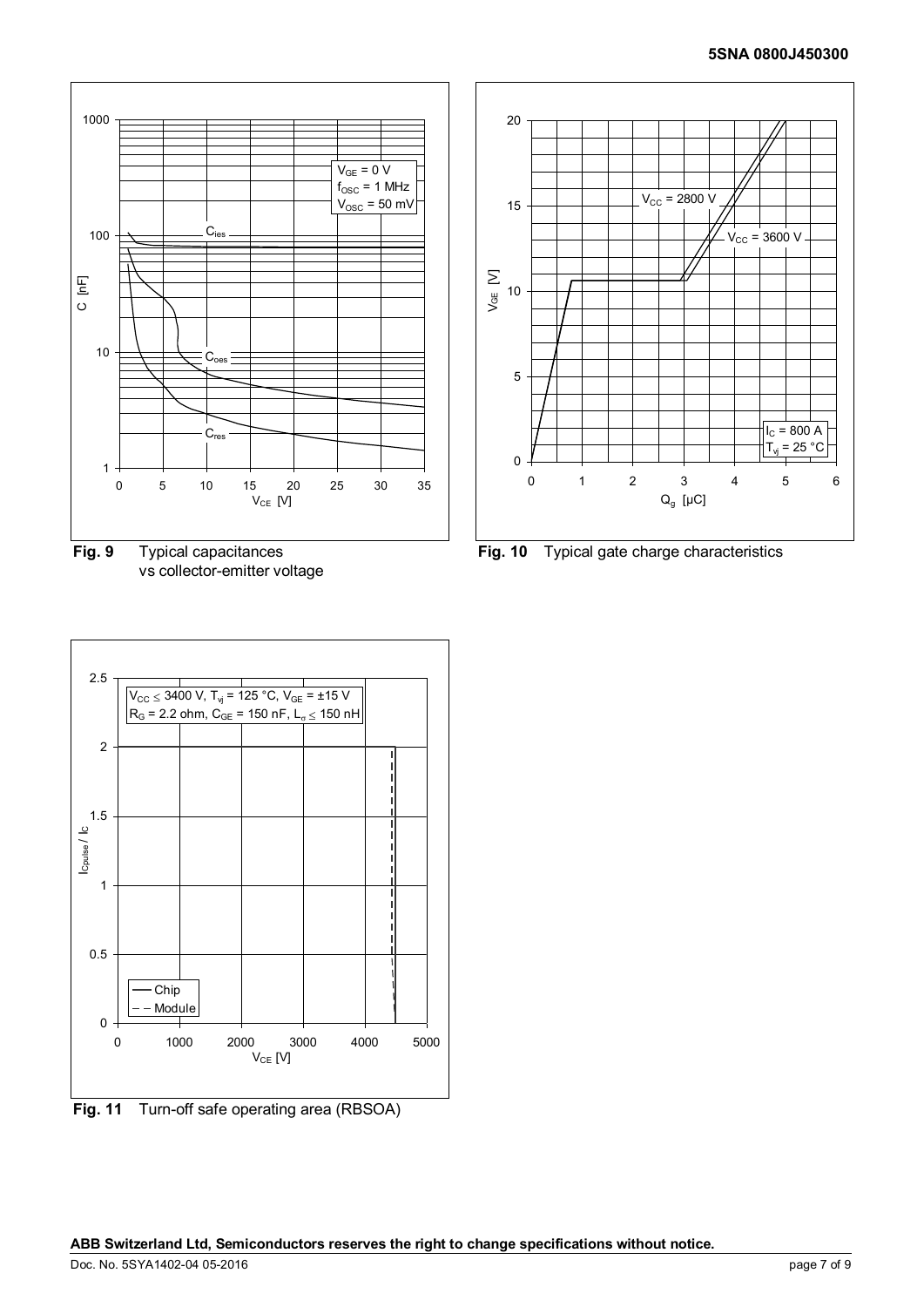



**Fig. 14** Typical diode forward characteristics, chip level

vs di/dt



**Fig. 15** Safe operating area diode (SOA)